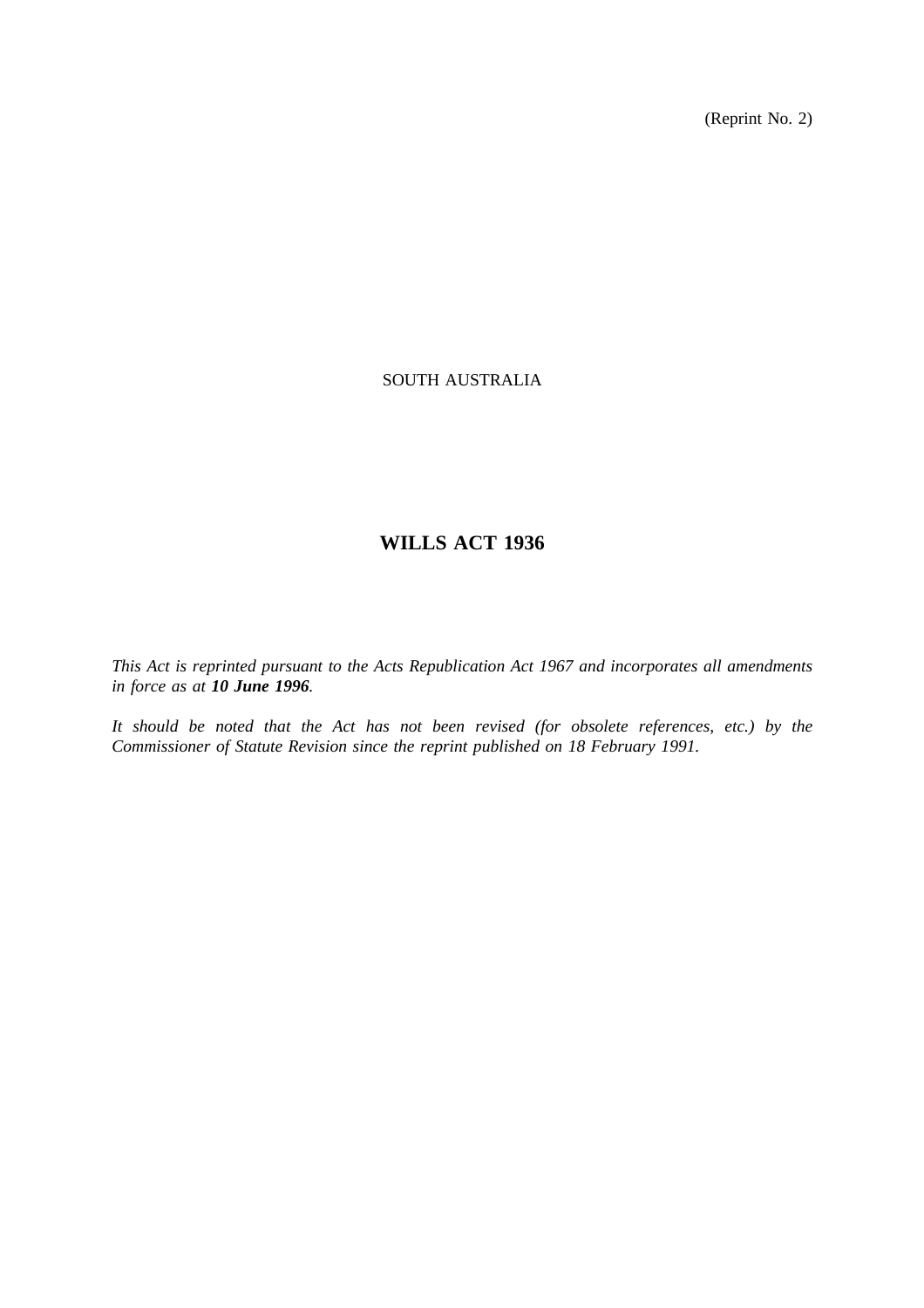# **SUMMARY OF PROVISIONS**

## **PART 1 PRELIMINARY**

# 1. Short title<br>3. Interpretat

3. Interpretation and application of Act

#### **PART 2**

#### **THE MAKING, ALTERATION, REVOCATION, REVIVAL, ETC., OF WILLS**

*Property which may be disposed of by Will*

4. All property may be disposed of by will

#### *Testamentary capacity*

- 5. Will of minor
- 6. Will of minor pursuant to leave of Court<br>7. Will of person lacking testamentary capa-
- Will of person lacking testamentary capacity pursuant to leave of court

#### *Execution and attestation of wills*

- 8. Requirements as to writing and execution of will
- 10. Exercise of power of appointment by will
- 11. Will of person on active service
- 12. Validity of will<br>13. Wills made out
- Wills made out of the State to be admitted if made according to the law of the place where made, etc.
- 14. Wills made in the State to be admitted if made according to local usage
- 16. Will not void by incompetency of witness
- 17. Gifts to an attesting witness
- 18. Creditor attesting to be admitted a witness
- 19. Executor to be admitted a witness

#### *Revocation of wills*

- 20. Will to be revoked by marriage
- 21. No will to be revoked by presumption
- 22. In what case wills may be revoked
- 23. Change of domicile not to invalidate will

#### *Alterations in wills*

24. No alteration in a will has any effect unless executed as a will

#### *Revival of wills*

25. How revoked will is to be revived

#### *Rectification of wills*

25AA. Power of rectification

## **PART 3 VALIDITY OF WILLS MADE OUTSIDE THE STATE**

- 25A. Interpretation and application
- 25B. General rule as to formal validity
- 25C. Additional rules
- 25D. Validity of statutory wills made outside the State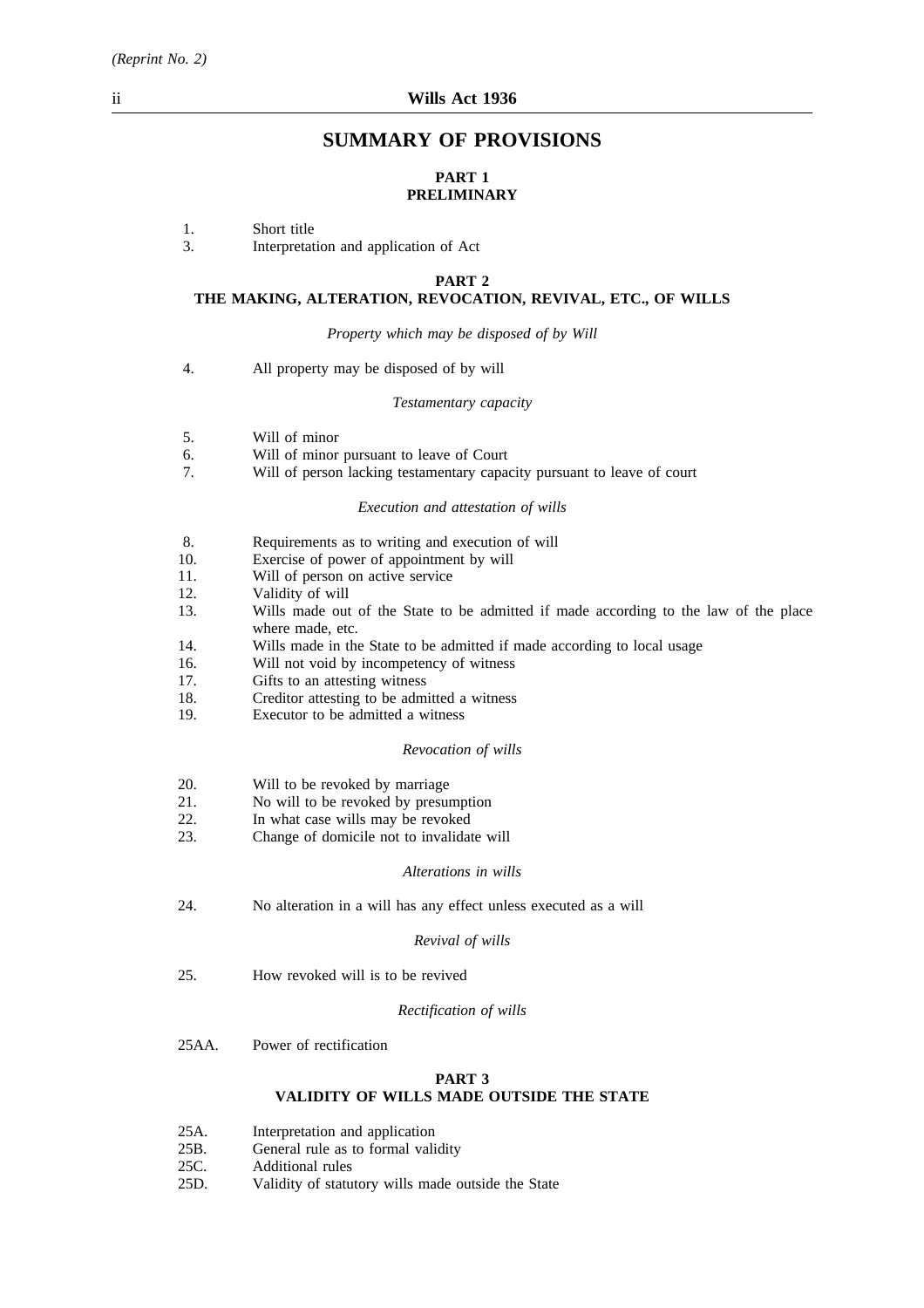#### **PART 4 CONSTRUCTION OF WILLS**

- 26. When a devise not to be rendered inoperative, etc.
- 27. A will to speak from the death of the testator
- 28. What a residuary devise includes 29. What estates a general devise includes
- 29. What estates a general devise includes<br>30. What property subject to a power of a
- What property subject to a power of appointment a general gift includes
- 31. How a devise without words of limitation is to be construed<br>32. How the words "die without issue" or "die without leaving is
- 32. How the words "die without issue" or "die without leaving issue" are to be construed
- 33. No devise to trustees or executors, etc., operates to pass a chattel interest
- 34. Trustees under an unlimited devise, etc., to take the fee
- 35. Devises of estates tail do not lapse
- 36. Gifts to children or other issue who leave issue living at the testator's death do not lapse
- 
- 37. Validity of certain wills<br>38. References to valuation References to valuations made or accepted for succession duty purposes, etc., to be construed, where appropriate, as references to valuations made by competent valuers

## **APPENDIX LEGISLATIVE HISTORY**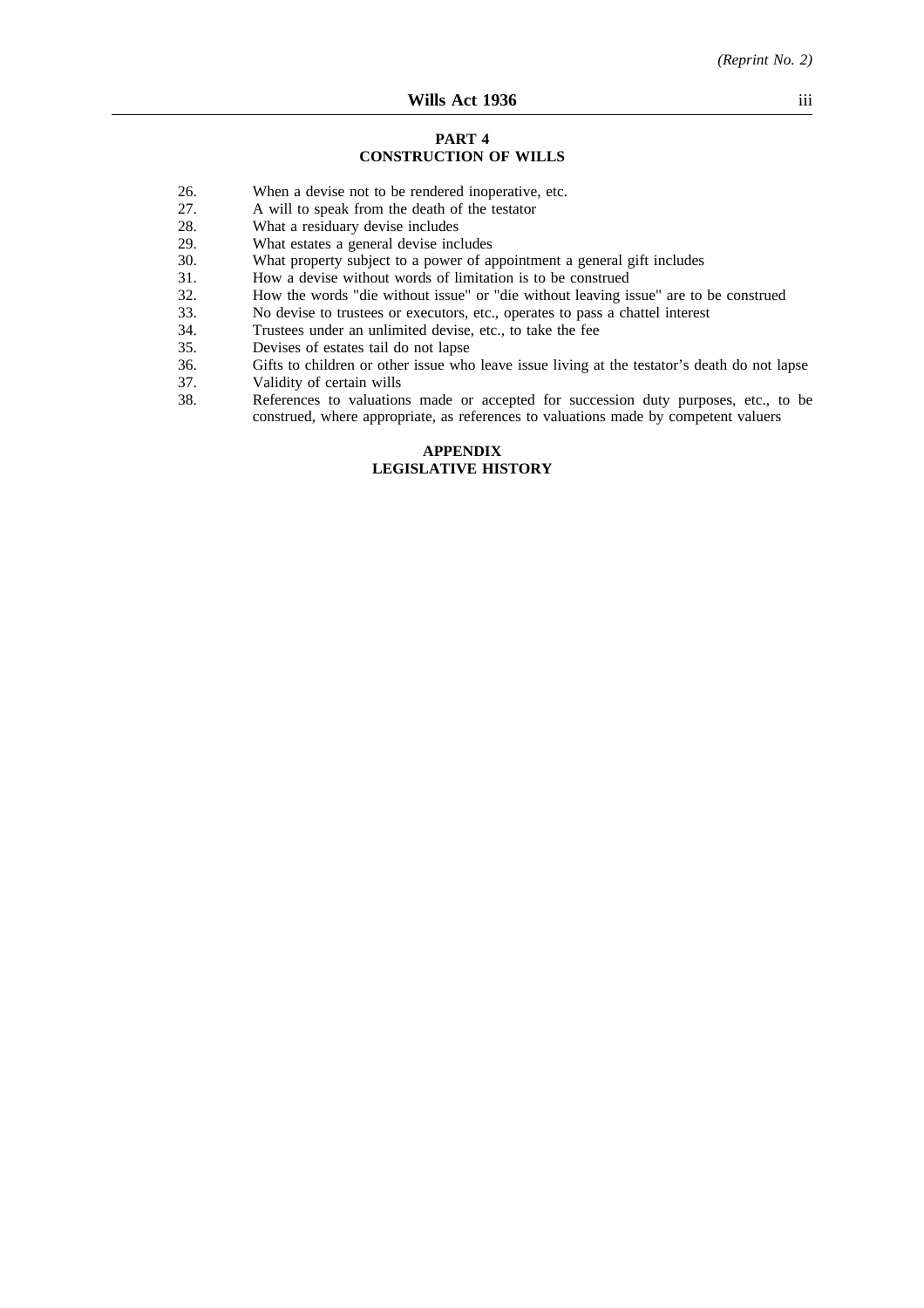# **WILLS ACT 1936**

being

Wills Act 1936 No. 2302 of 1936 [Assented to 5 November  $1936$ ]<sup>1</sup>

as amended by

Wills Act Amendment Act 1940 No. 11 of 1940 [Assented to 26 September 1940]

Wills Act Amendment Act 1966 No. 27 of 1966 [Assented to 17 March 1966]

Wills Act Amendment Act 1969 No. 13 of 1969 [Assented to 27 February 1969]

Wills Act Amendment Act 1972 No. 10 of 1972 [Assented to 23 March 1972]<sup>2</sup>

Wills Act Amendment Act 1975 No. 55 of 1975 [Assented to 17 April 1975]

Wills Act Amendment Act (No. 2) 1975 No. 86 of 1975 [Assented to 20 November 1975]<sup>3</sup>

Wills Act Amendment Act 1980 No. 34 of 1980 [Assented to 17 April 1980]<sup>4</sup>

Statute Law Revision Act (No. 2) 1990 No. 54 of 1990 [Assented to 22 November 1990]<sup>5</sup>

Wills (Miscellaneous) Amendment Act 1994 No. 9 of 1994 [Assented to 21 April 1994]<sup>6</sup>

Wills (Wills for Persons Lacking Testamentary Capacity) Amendment Act 1996 No. 36 of 1996 [Assented to 2 May 1996]<sup>7</sup>

- <sup>1</sup> Came into operation 1 June 1937: *Gaz.* 25 March 1937, p.644.
- <sup>2</sup> Came into operation 31 May 1973: *Gaz*. 31 May 1973, p. 2318.
- <sup>3</sup> Came into operation 29 January 1976: *Gaz*. 29 January 1976, p. 357.
- <sup>4</sup> Came into operation 1 January 1980: s. 2.<br> $\frac{5}{2}$  Came into approximation (expects Salacter 2, 2.2)

- <sup>6</sup> Came into operation 1 July 1994: *Gaz*. 2 June 1994, p. 1522.
- <sup>7</sup> Came into operation 10 June 1996: *Gaz*. 23 May 1996, p. 2534.

#### *NOTE:*

*Asterisks indicate repeal or deletion of text.*

*For the legislative history of the Act see Appendix. Entries appearing in the Appendix in bold type indicate the amendments incorporated since the last reprint.*

<sup>5</sup> Came into operation (except Scheds. 2, 3 and 4) 22 November 1990: s. 2(1); Sched. 2 came into operation 1 August 1990: s. 2(2); Sched. 4 came into operation 24 December 1990: *Gaz*. 6 December 1990, p. 1685; Sched. 3 came into operation 18 February 1991: *Gaz.* 10 January 1991, p. 30.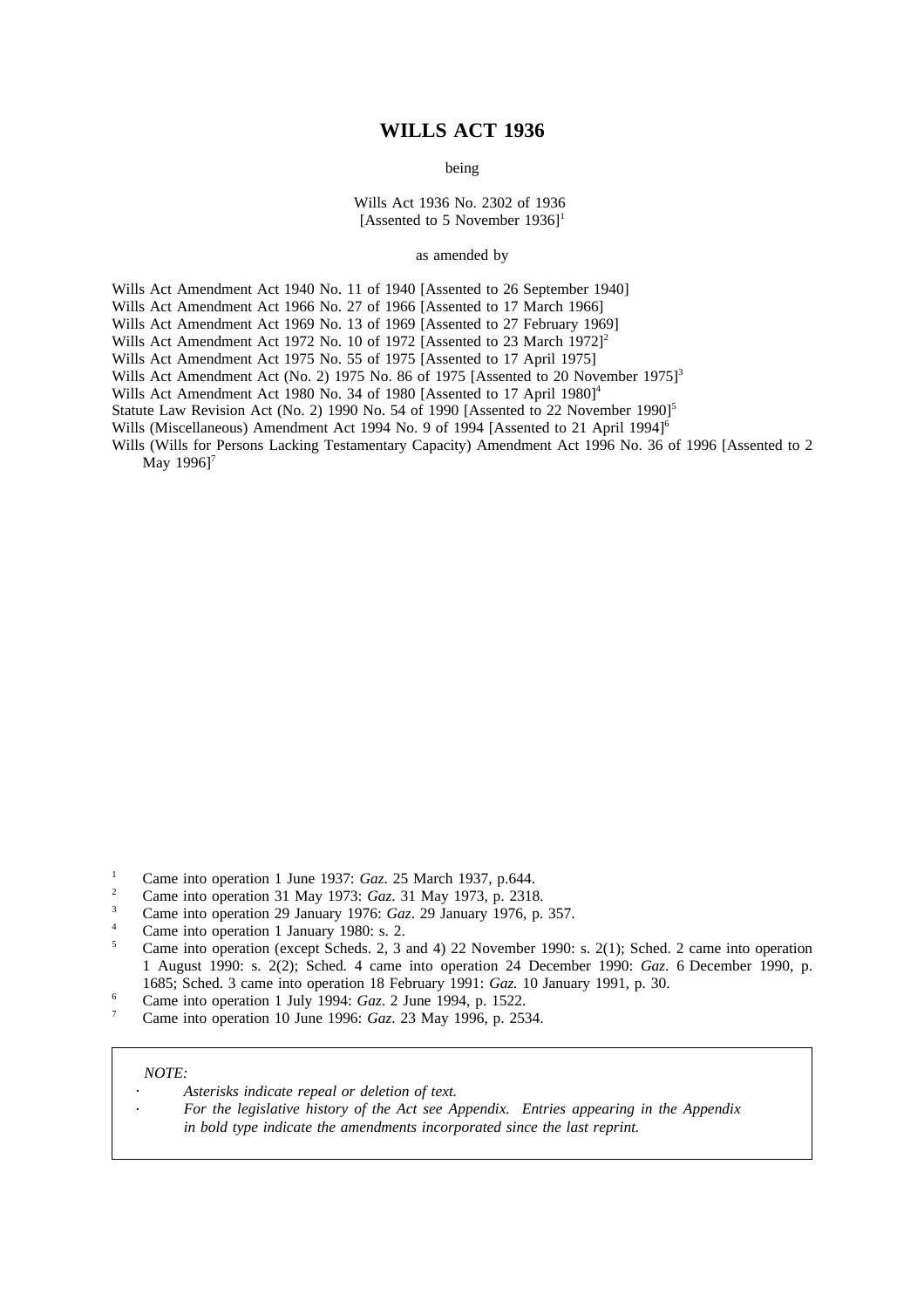## **An Act to consolidate certain enactments relating to wills.**

The Parliament of South Australia enacts as follows:

# **PART 1 PRELIMINARY**

#### **Short title**

**1.** This Act may be cited as the *Wills Act 1936*.

\*\*\*\*\*\*\*\*\*\*

## **Interpretation and application of Act**

**3.** (1) In this Act, unless the contrary intention appears—

"**adult**" means a person of or over the age of 18 years;

"**the Court**" means the Supreme Court of South Australia;

"**minor**" means a person under the age of 18 years;

"**personal estate**" includes leasehold estates and other chattels real and money, shares of Government and other funds, securities for money (not being real estates), debts, choses in action, rights, credits, goods, and all other property whatsoever which, prior to the coming into operation of *The Intestate Real Estates Distribution Act 1867* devolved by law upon the executor or administrator and any share or interest in any such personal estate;

"**real estate**" includes messuages, lands, rents, and hereditaments, whether freehold or of any other tenure, and whether corporeal, incorporeal, or personal, and any estate, right or interest (other than a chattel interest) therein;

"**the Registrar**" means the Registrar of Probates or a deputy Registrar of Probates;

"**will**" includes testament, codicil, appointment by will or by writing in the nature of a will in exercise of a power and a disposition by will and testament or devise of the custody and tuition of any child by virtue of the Imperial Act passed in the twelfth year of the reign of King Charles the Second, Chapter 24, and any other testamentary disposition.

(2) Except where this Act otherwise provides, this Act applies to every will made on or after 1 January, 1838. Every will re-executed or republished or revived by any codicil will, for the purposes of this Act, be taken to have been made at the time at which the will or codicil was so re-executed, republished or revived.

(3) This Act does not extend to any estate *pur autre vie* of any person who died before 1 January, 1838.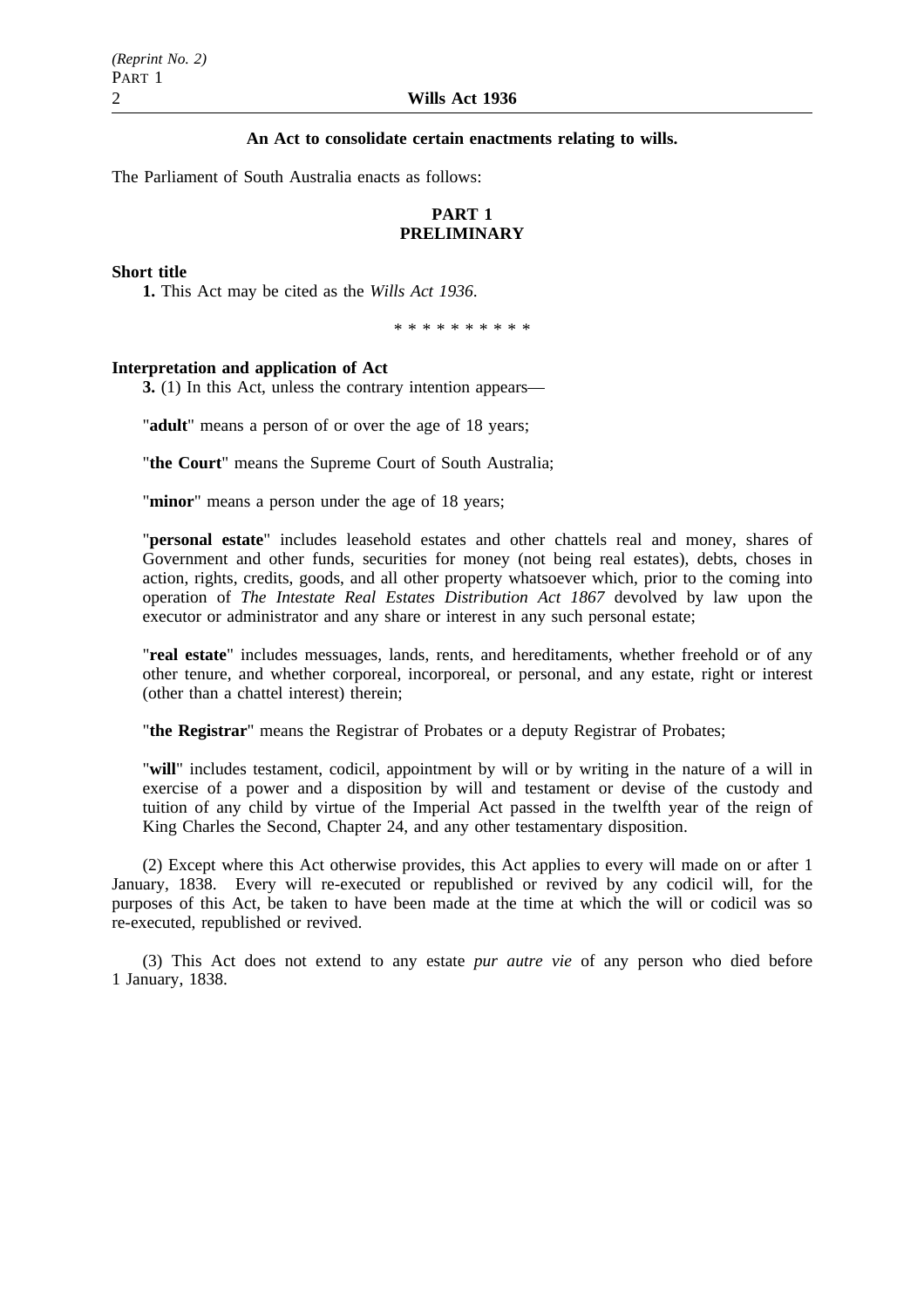#### **PART 2**

# **THE MAKING, ALTERATION, REVOCATION, REVIVAL, ETC., OF WILLS**

*Property which may be disposed of by Will*

#### **All property may be disposed of by will**

**4.** (1) Every person may devise, bequeath or dispose of by his or her will, executed in the manner required by this Act, all real estate and all personal estate to which the person is entitled either at law or in equity at the time of his or her death and which if not so devised, bequeathed or disposed of would devolve upon the heir at law of the person or (if he or she became entitled by descent) of his or her ancestor or upon his or her executor or administrator.

- (2) The power given by this section extends to—
- *(a)* any estate *pur autre vie* whether there is or is not any special occupant of the estate and whether the estate is freehold or of any other tenure and whether it is a corporeal or incorporeal hereditament;
- *(b)* every contingent, executory or other future interest in any real or personal estate whether the testator is or is not ascertained as the person or one of the persons in whom that interest may become vested, and whether the testator is entitled to that interest under the instrument by which it was created or under any disposition of the interest by deed or will;
- *(c)* every right of entry for condition broken and every other right of entry;
- *(d)* any such estate, interest, right or other real or personal estate as mentioned in this section to which the testator is entitled at the time of his or her death, notwithstanding that he or she became so entitled subsequently to the execution of his or her will.

#### *Testamentary capacity*

#### **Will of minor**

**5.** (1) Subject to this Act, a minor cannot make, alter or revoke a will.

(2) A minor who is or has been married may make, alter or revoke a will as if he or she were an adult.

(3) A minor may make a will in contemplation of marriage (and may alter or revoke such a will) but the will is of no effect unless the contemplated marriage is solemnised.

#### **Will of minor pursuant to leave of Court**

**6.** (1) The Court may, on application by a minor, make an order authorising the minor to make or alter a will in specific terms approved by the Court, or to revoke a will.

(2) An authorisation under this section may be granted on such conditions as the Court thinks fit.

- (3) Before making an order under this section, the Court must be satisfied that—
- *(a)* the minor understands the nature and effect of the proposed will, alteration or revocation; and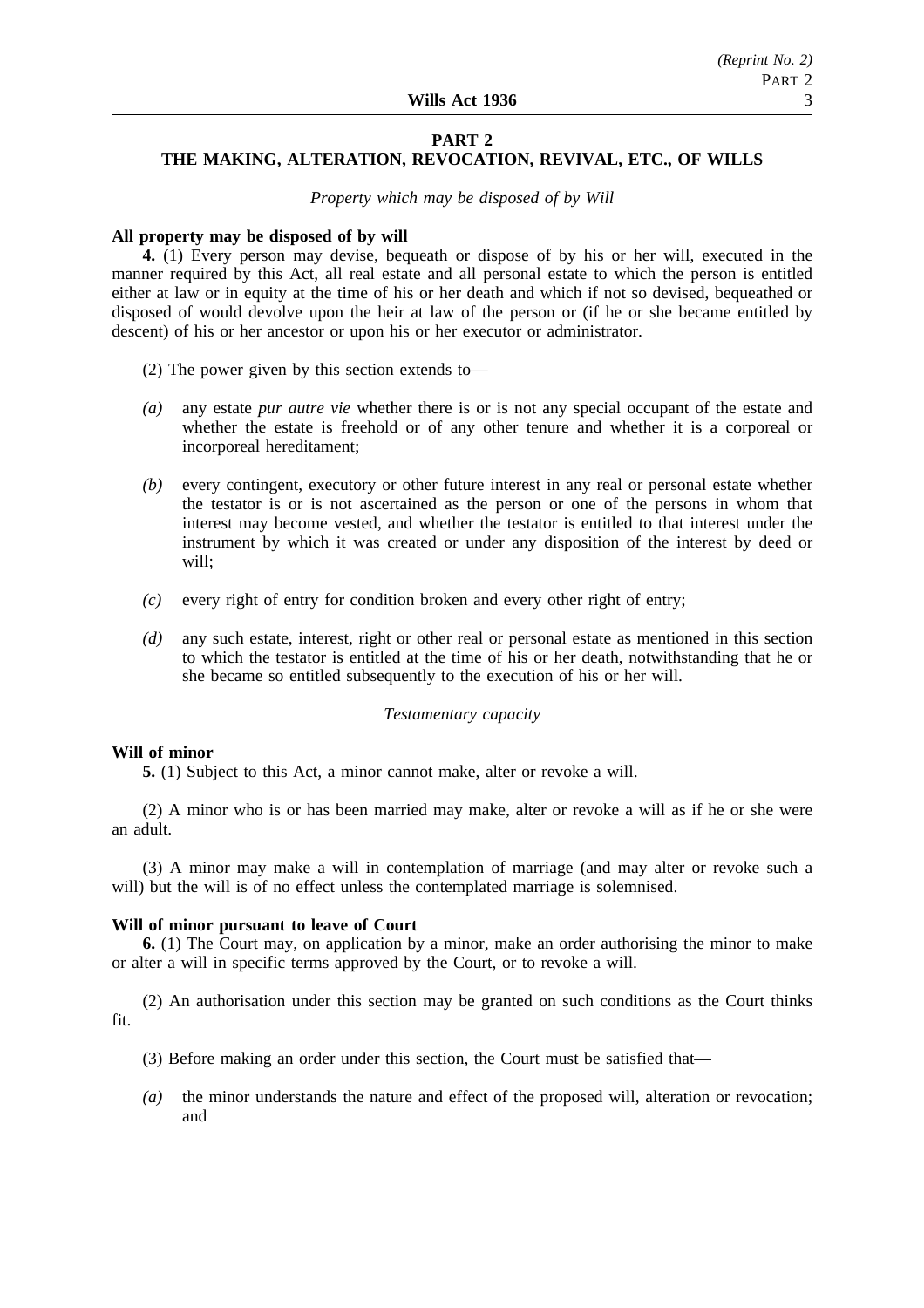- *(b)* the proposed will, alteration or revocation accurately reflects the intentions of the minor; and
- *(c)* it is reasonable in all the circumstances that the order should be made.

(4) A will or instrument altering or revoking a will made pursuant to an order under this section—

- *(a)* must be executed as required by law and one of the attesting witnesses must be the Registrar or the Public Trustee; and
- *(b)* must be deposited for safe custody with the Registrar under section 13 of the *Administration and Probate Act 1919*.

(5) The will may not be withdrawn from deposit with the Registrar by the minor unless the Court has made an order authorising the minor to revoke the will or the minor has attained the age of 18 years or is married.

#### \*\*\*\*\*\*\*\*\*\*

#### **Will of person lacking testamentary capacity pursuant to leave of court**

**7.** (1) The Court may, on application by any person made with the leave of the Court, make an order authorising the making or alteration of a will in specific terms approved by the Court, or the revocation of a will, on behalf of a person who lacks testamentary capacity.

(2) An authorisation under this section may be granted on such conditions as the Court thinks fit.

- (3) Before making an order under this section, the Court must be satisfied that—
- *(a)* the person lacks testamentary capacity; and
- *(b)* the proposed will, alteration or revocation would accurately reflect the likely intentions of the person if he or she had testamentary capacity; and
- *(c)* it is reasonable in all the circumstances that the order should be made.

(4) In considering an application for an order under this section, the Court must take into account the following matters:

- *(a)* any evidence relating to the wishes of the person;
- *(b)* the likelihood of the person acquiring or regaining testamentary capacity;
- *(c)* the terms of any will previously made by the person;
- *(d)* the interests of—
	- (i) the beneficiaries under any will previously made by the person;
	- (ii) any person who would be entitled to receive any part of the estate of the person if the person were to die intestate;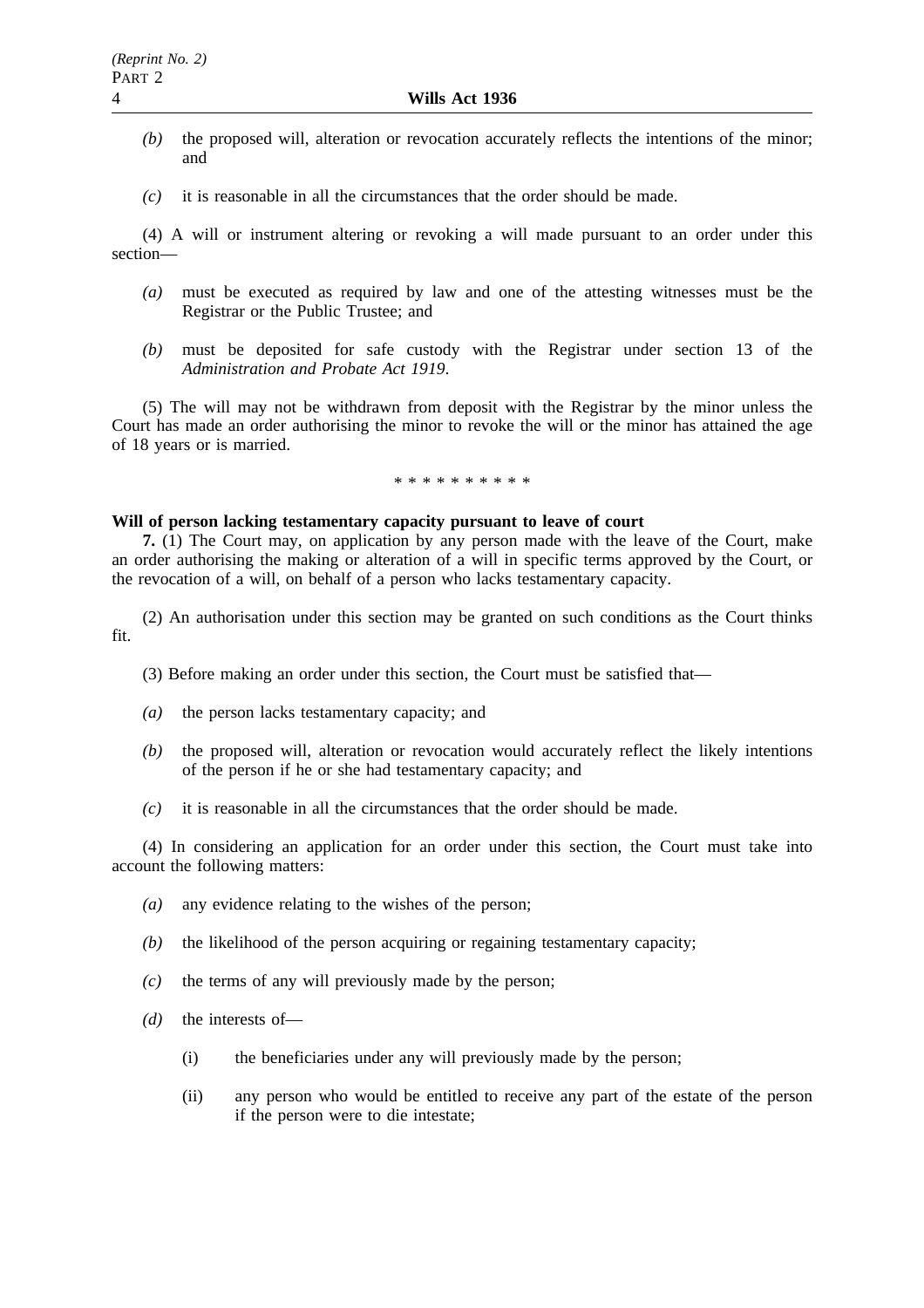- (iii) any person who would be entitled to claim the benefit of the *Inheritance (Family Provision) Act 1972* in relation to the estate of the person if the person were to die;
- (iv) any other person who has cared for or provided emotional support to the person;
- *(g)* any gift for a charitable or other purpose the person might reasonably be expected to give by a will;
- *(h)* the likely size of the estate;
- *(i)* any other matter that the Court considers to be relevant.
- (5) An order may be made under this section in relation to a minor.
- (6) The Court is not bound by rules of evidence in proceedings under this section.

(7) The following persons are entitled to appear and be heard at proceedings under this section:

- *(a)* the person in relation to whom the order is proposed to be made;
- *(b)* a legal practitioner representing the person or, with the leave of the Court, some other person representing the person;
- *(c)* the person holding or acting in the office of Public Advocate under the *Guardianship and Administration Act 1993*;
- *(d)* the person's administrator, if one has been appointed under the *Guardianship and Administration Act 1993*;
- *(e)* the person's guardian or enduring guardian, if one has been appointed under the *Guardianship and Administration Act 1993*;
- *(f)* the person's manager, if one has been appointed under the *Aged and Infirm Persons' Property Act 1940*;
- *(g)* the person's attorney, if one has been appointed under an enduring power of attorney;
- *(h)* any other person who has, in the opinion of the Court, a proper interest in the matter.

(8) In determining an application under this section, the Court may make such incidental orders relating to costs or other matters as it thinks fit.

(9) A will or instrument altering or revoking a will made pursuant to an order under this section must be executed as follows:

- *(a)* it must be signed by the Registrar; and
- *(b)* it must be sealed with the seal of the Court.

(10) The will or instrument altering or revoking a will must be retained by the Registrar and will be taken to have been deposited with the Registrar under section 13 of the *Administration and Probate Act 1919*.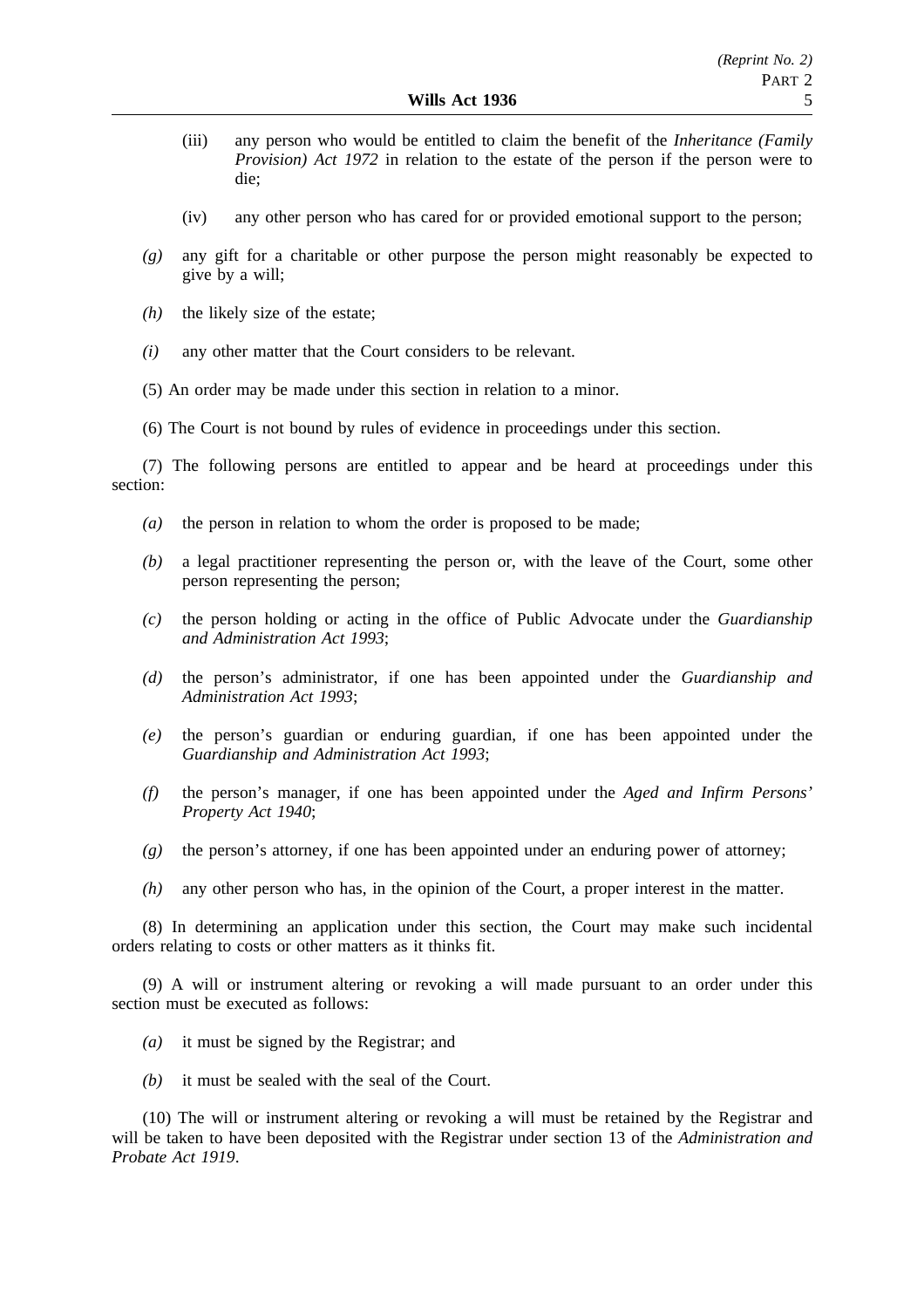(11) The will may not be withdrawn from deposit with the Registrar by or on behalf of the person on whose behalf it was made unless the Court has made an order under this section authorising the revocation of the will (in which case the Registrar must withdraw it on presentation of a copy of the order) or the person has acquired or regained testamentary capacity.

(12) In this section—

"testamentary capacity" means the capacity to make a will<sup>1</sup>.

1. The cause of incapacity to make a will may arise from mental incapacity or from physical incapacity to communicate testamentary intentions.

#### *Execution and attestation of wills*

## **Requirements as to writing and execution of will**

**8.** Subject to this Act, no will is valid unless it is in writing and executed in the following manner:

- *(a)* it must be signed by the testator or by some other person in the testator's presence and by the testator's direction; and
- *(b)* it must appear, on the face of the will or otherwise, that the testator intended by the signature to give effect to the will; and
- *(c)* the signature must be made or acknowledged by the testator in the presence of two or more witnesses present at the same time; and
- *(d)* the witnesses must attest and sign the will (but no form of attestation is necessary); and
- *(e)* the signatures of the witnesses must be made or acknowledged in the presence of the testator (but not necessarily in the presence of each other).

\*\*\*\*\*\*\*\*\*\*

#### **Exercise of power of appointment by will**

**10.** Where a person holds a power of appointment that is exercisable by will—

- *(a)* the provisions of this Act relating to the formalities with which the will must be executed apply in relation to the will notwithstanding that the power has been conferred on condition that a will made in exercise of the power should be executed with some other or lesser formality; and
- *(b)* the power may be exercised by a will executed in accordance with this Act notwithstanding that the power has been conferred on condition that a will made in exercise of the power should be executed with some other or additional formality.

## **Will of person on active service**

**11.** Any person who is on active service as a member of a military, naval or air force of the Commonwealth may dispose of his or her real and personal property by nuncupative will.

## **Validity of will**

**12.** (1) A will is valid if executed in accordance with this Act, notwithstanding that the will is not otherwise published.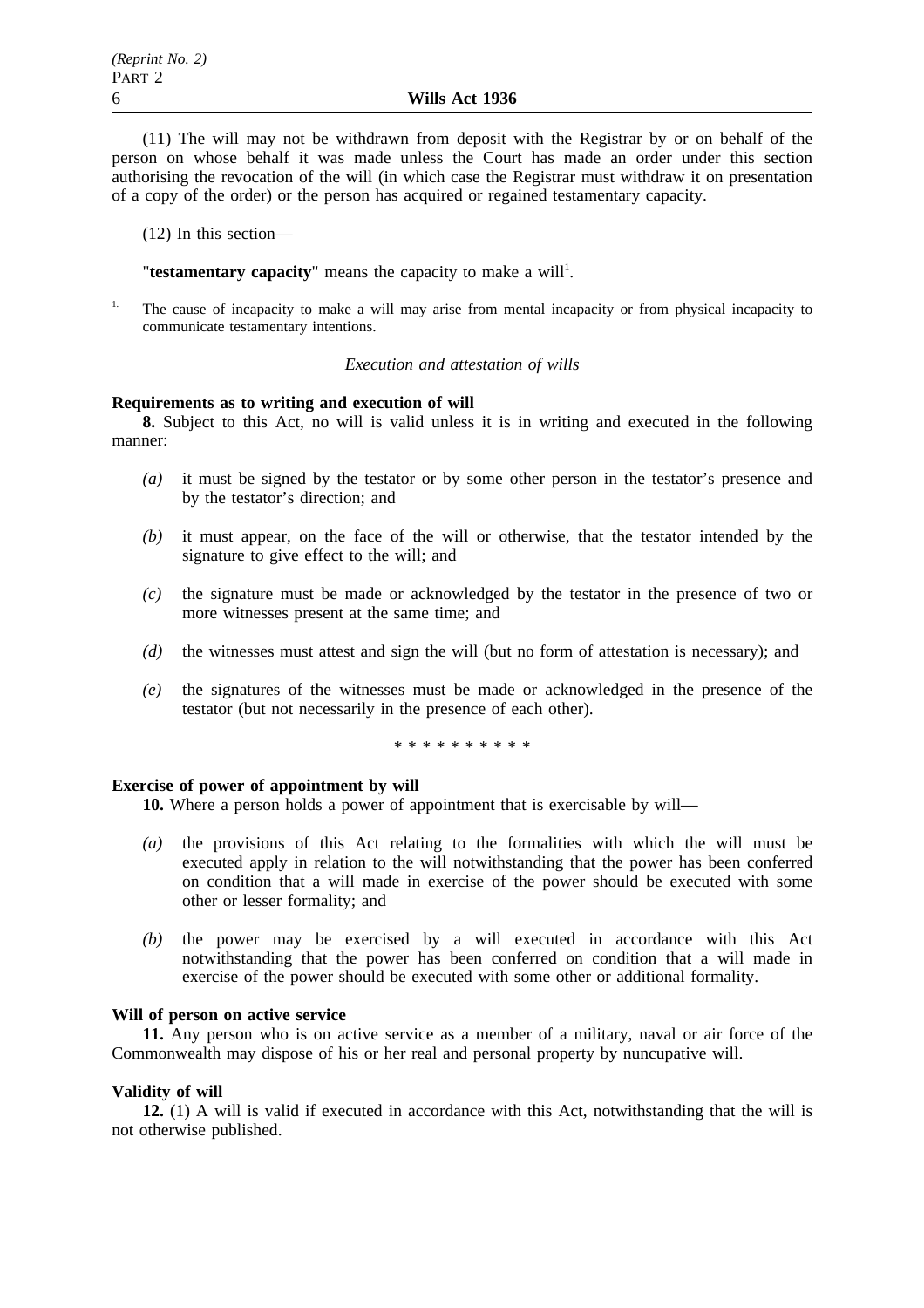(2) Subject to this Act, if the Court is satisfied that a document that has not been executed with the formalities required by this Act expresses testamentary intentions of a deceased person, the document will be admitted to probate as a will of the deceased person.

(3) If the Court is satisfied that a document that has not been executed with the formalities required by this Act expresses an intention by a deceased person to revoke a document that might otherwise have been admitted to probate as a will of the deceased person, that document is not to be admitted to probate as a will of the deceased person.

(4) This section applies to a document whether it came into existence within or outside the State.

(5) Rules of Court may authorise the Registrar to exercise the powers of the Court under this section.

## **Wills made out of the State to be admitted if made according to the law of the place where made, etc.**

**13.** Every will made out of the State before the commencement of the *Wills Act Amendment Act 1966* by a testator who has died or dies after 22 October, 1895 (whatever may be the domicile of the testator at the time of making the will or at the time of his or her death) will, as regards personal estate, be held to be well executed for the purpose of being admitted in the State to probate if it is made according to the forms required either by the law of the place where it was made, or by the law of the place where the testator was domiciled when it was made, or by the laws then in force in that part of Her Majesty's dominions that constituted his or her domicile of origin.

## **Wills made in the State to be admitted if made according to local usage**

**14.** Every will made within the State before the commencement of the *Wills Act Amendment Act 1966* by a testator who has died or dies after 22 October, 1895 (whatever may be the domicile of the testator at the time of making it or at the time of his or her death) will, as regards personal estate, be held to be well executed, and will be admitted in the State to probate if it is executed according to the forms required by the laws for the time being in force in the State.

\*\*\*\*\*\*\*\*\*\*

#### **Will not void by incompetency of witness**

**16.** If any person who attests the execution of a will is at the time of the execution of the will or at any time afterwards incompetent to be admitted a witness to prove the execution of the will, the will is not on that account invalid.

#### **Gifts to an attesting witness**

**17.** No will or testamentary provision in a will is void by reason only of the fact that the execution of the will is attested by a person, or the spouse of a person, who has or may acquire, in terms of the will or provision, any interest in property subject to the will or provision.

> \*\*\*\*\*\*\*\*\*\* \*\*\*\*\*\*\*\*\*\*

## **Creditor attesting to be admitted a witness**

**18.** If by a will any real or personal estate is charged with a debt and a creditor whose debt is so charged or the wife or husband of any such creditor attests the execution of that will, that creditor notwithstanding the charge will be admitted a witness to prove the execution of that will or its validity or invalidity.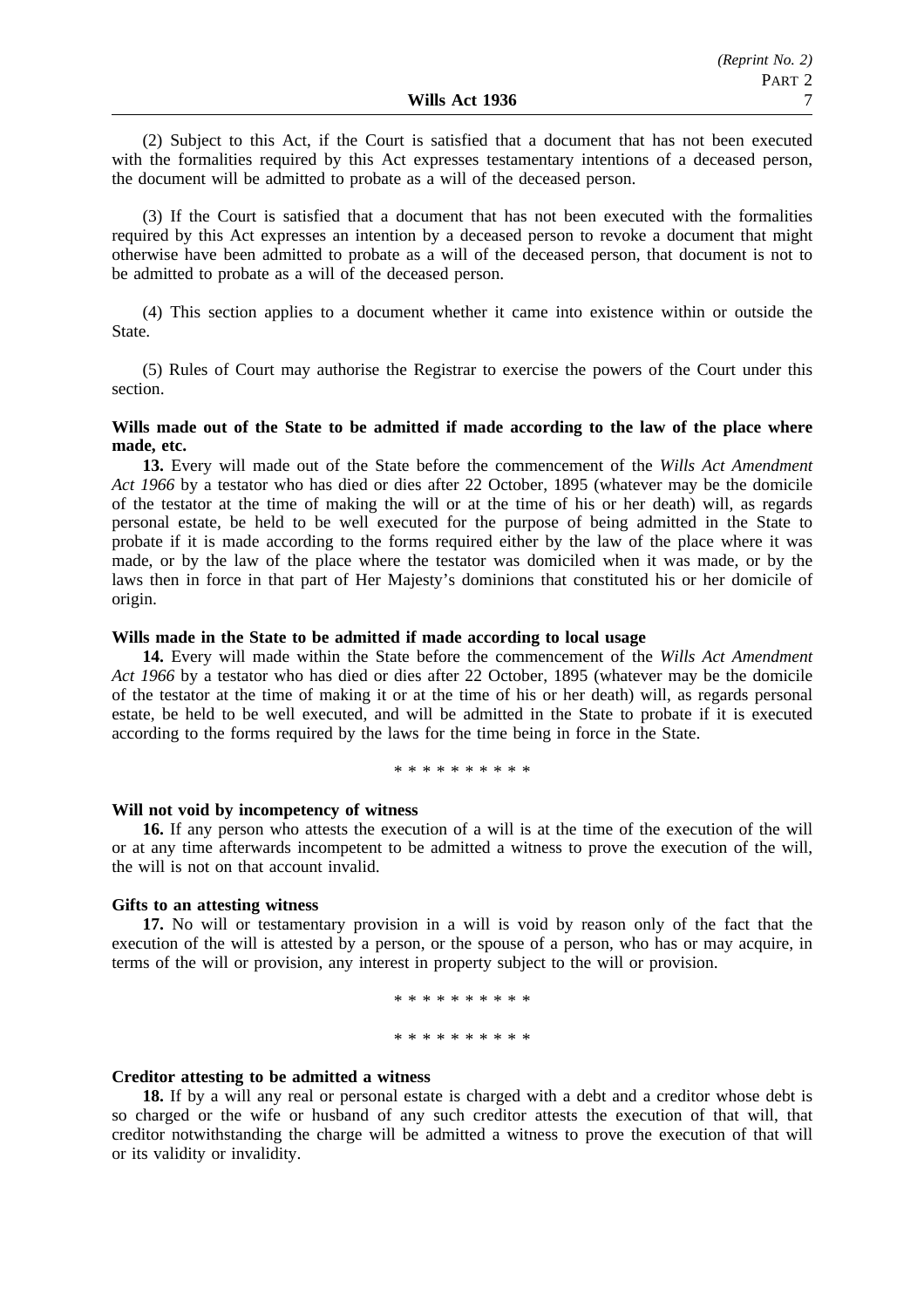#### **Executor to be admitted a witness**

**19.** No person is on account of being an executor of a will incompetent to be admitted a witness to prove the execution of that will or its validity or invalidity.

#### *Revocation of wills*

#### **Will to be revoked by marriage**

**20.** (1) Subject to subsection (2), every will made by a man or woman is revoked by his or her marriage (except a will made in exercise of a power of appointment when the real or personal estate thereby appointed would not in default of such appointment pass to his or her heir executor or administrator, or the person entitled as his or her next of kin under the Statute of Distributions).

(2) A will made after the commencement of the *Wills Act Amendment Act 1969* which is expressed to be made in contemplation of marriage, is not revoked by the solemnisation of the marriage contemplated.

## **No will to be revoked by presumption**

**21.** No will is revoked by any presumption of an intention on the ground of an alteration in circumstances.

#### **In what case wills may be revoked**

**22.** No will or codicil or any part of a will or codicil is revoked otherwise than—

- *(a)* by marriage as provided by this Act; or
- *(b)* by another will or codicil executed in the manner required by this Act; or
- *(c)* by some writing declaring an intention to revoke the will or codicil or the part of the will or codicil and executed in the manner in which a will is required by this Act to be executed; or
- *(d)* by the burning, tearing or otherwise destroying the will or codicil or the part of the will or codicil by the testator or by some person in the testator's presence and by the testator's direction with the intention of revoking it.

## **Change of domicile not to invalidate will**

**23.** No will made by a testator who has died or dies after 22 October, 1895, will be held to be revoked, or to have become invalid, nor will the construction of the will be altered, by reason of any subsequent change of domicile of the person making the will.

#### *Alterations in wills*

## **No alteration in a will has any effect unless executed as a will**

**24.** No obliteration interlineation or other alteration made in any will after its execution is valid or has any effect except so far as the words or effect of the will before such alteration are not apparent unless the alteration is executed in the manner in which a will is required by this Act to be executed; but the will with the alteration as part of the will is to be taken to be duly executed if the signature of the testator and the subscription of the witnesses are made in the margin or on some other part of the will opposite or near to the alteration or at the foot or end of or opposite to a memorandum referring to the alteration and written at the end or some other part of the will.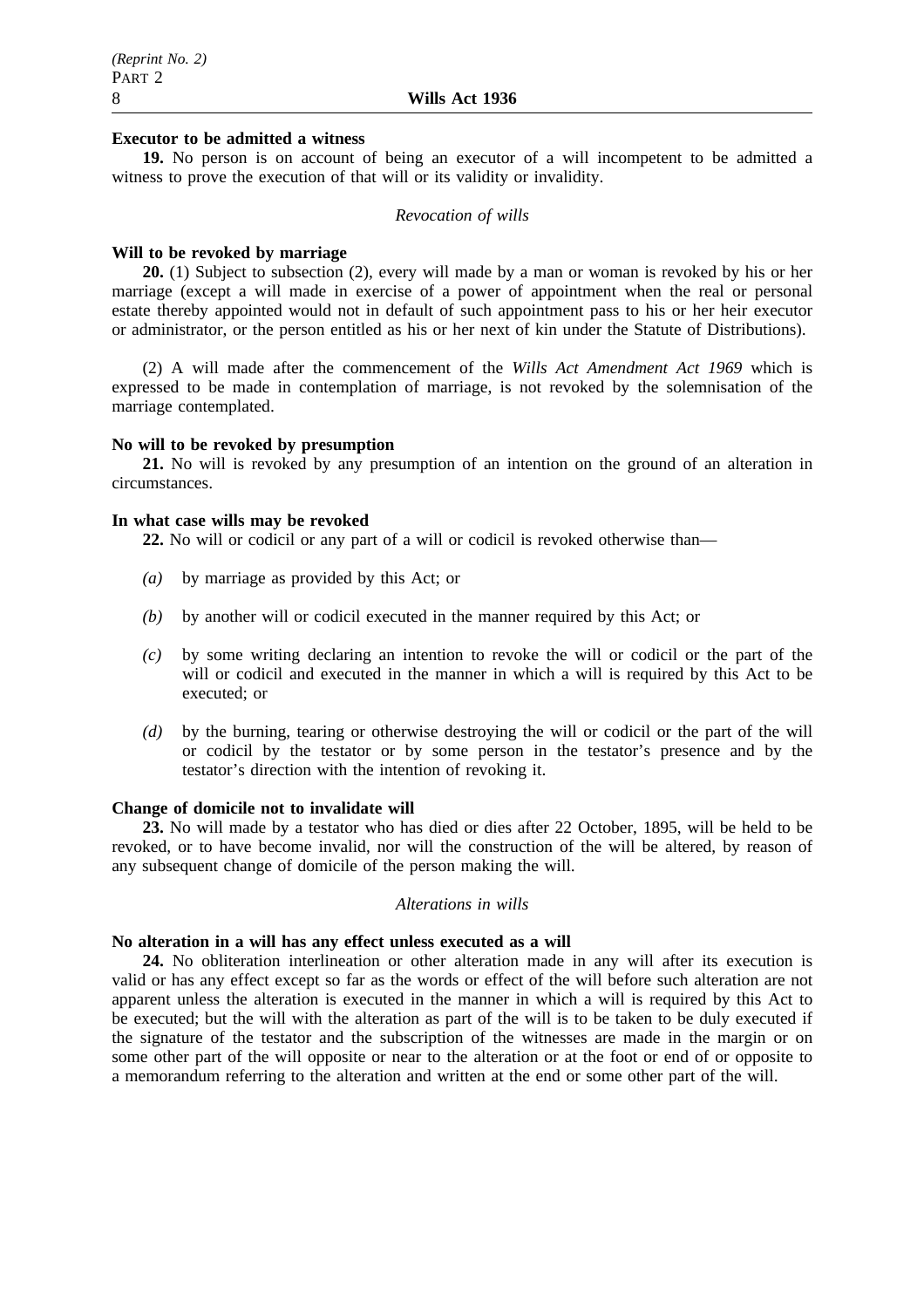#### *Revival of wills*

#### **How revoked will is to be revived**

**25.** (1) No will or codicil or any part of a will or codicil which has been in any manner revoked can be revived otherwise than by its re-execution or by a codicil executed in the manner required by this Act and showing an intention to revive the will or codicil or the part of the will or codicil.

(2) When any will or codicil which has been partly revoked and afterwards wholly revoked is revived, the revival does not extend to so much of the will or codicil as was revoked before the revocation of the whole of it unless an intention to the contrary is shown.

#### *Rectification of wills*

## **Power of rectification**

**25AA.** (1) If the Court is satisfied that a will does not accurately reflect the testamentary intentions of a deceased person, the Court may order that the will be rectified so as to give proper expression to those intentions.

(2) An application for an order under this section must not, except with the consent of the Court, be made more than six months after the grant of probate or letters of administration.

(3) Nothing in this section affects the operation of section 29 of the *Trustee Act 1936*.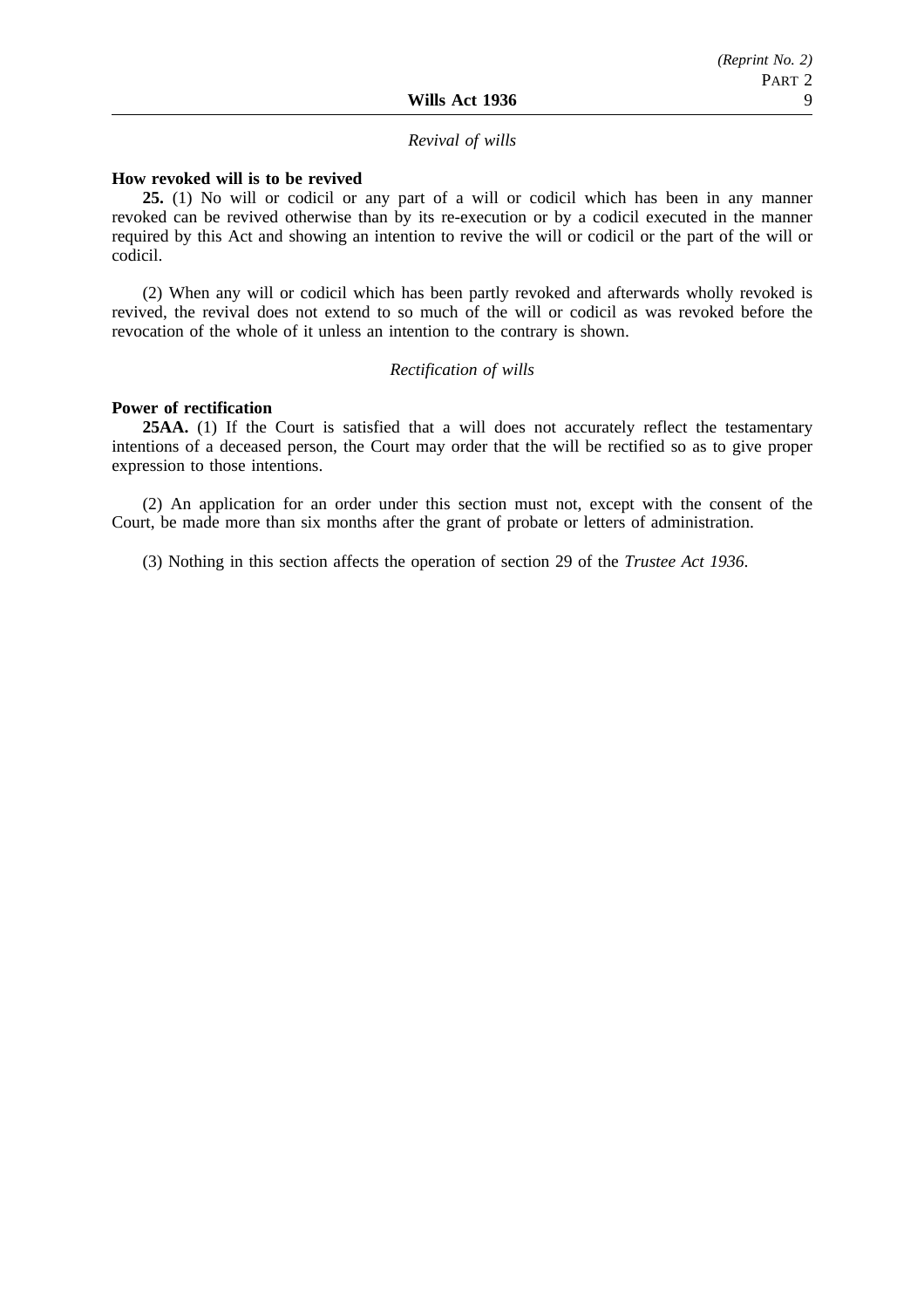#### **PART 3**

## **VALIDITY OF WILLS MADE OUTSIDE THE STATE**

#### **Interpretation and application**

**25A.** (1) In this Part—

"**country**" means any place or group of places having its own law of nationality (including the Commonwealth of Australia and its territories);

"**internal law**" in relation to any country or place means the law which would apply in a case where no question of the law in force in any other country or place arose;

"**place**" means any territory (including a State or Territory of the Commonwealth of Australia).

(2) Where under this Act the internal law in force in any country or place is to be applied in the case of a will, but there are in force in that country or place two or more systems of internal law relating to the formal validity of wills, the system to be applied must be ascertained as follows;

- *(a)* if there is in force throughout the country or place a rule indicating which of those systems can properly be applied in the case in question, that rule must be followed; or
- *(b)* if there is no such rule, the system will be that with which the testator was most closely connected at the relevant time and for this purpose the relevant time is the time of the testator's death where the matter is to be determined by reference to circumstances prevailing at his or her death and the time of execution of the will in any other case.

(3) In determining for the purposes of this Act whether or not the execution of a will conformed to a particular law, regard must be had to the formal requirements of that law at the time of execution, but this does not prevent account being taken of an alteration of law affecting wills executed at that time if the alteration enables the will to be treated as properly executed.

(4) This Part does not apply to a will of a testator who died before the commencement of the *Wills Act Amendment Act 1966* and does apply to a will of a testator who dies after that commencement whether the will was executed before or after that commencement.

(5) Where (whether in pursuance of this Act or not) a law in force outside the State falls to be applied in relation to a will, any requirement of that law whereby special formalities are to be observed by testators answering a particular description, or witnesses to the execution of a will are to possess certain qualifications, will be treated, notwithstanding any rule of that law to the contrary, as a formal requirement only.

#### **General rule as to formal validity**

**25B.** Notwithstanding any other provision of this Act, a will is to be treated as properly executed for all purposes if its execution conformed to the internal law in force in the place where it was executed, or in the place where, at the time of its execution or of the testator's death, he or she was domiciled or had his or her habitual residence, or in a country of which, at either of those times, he or she was a national.

#### **Additional rules**

**25C.** Without limiting the generality of section 25B, the following wills are to be treated as properly executed for the purpose of being admitted in the State to probate: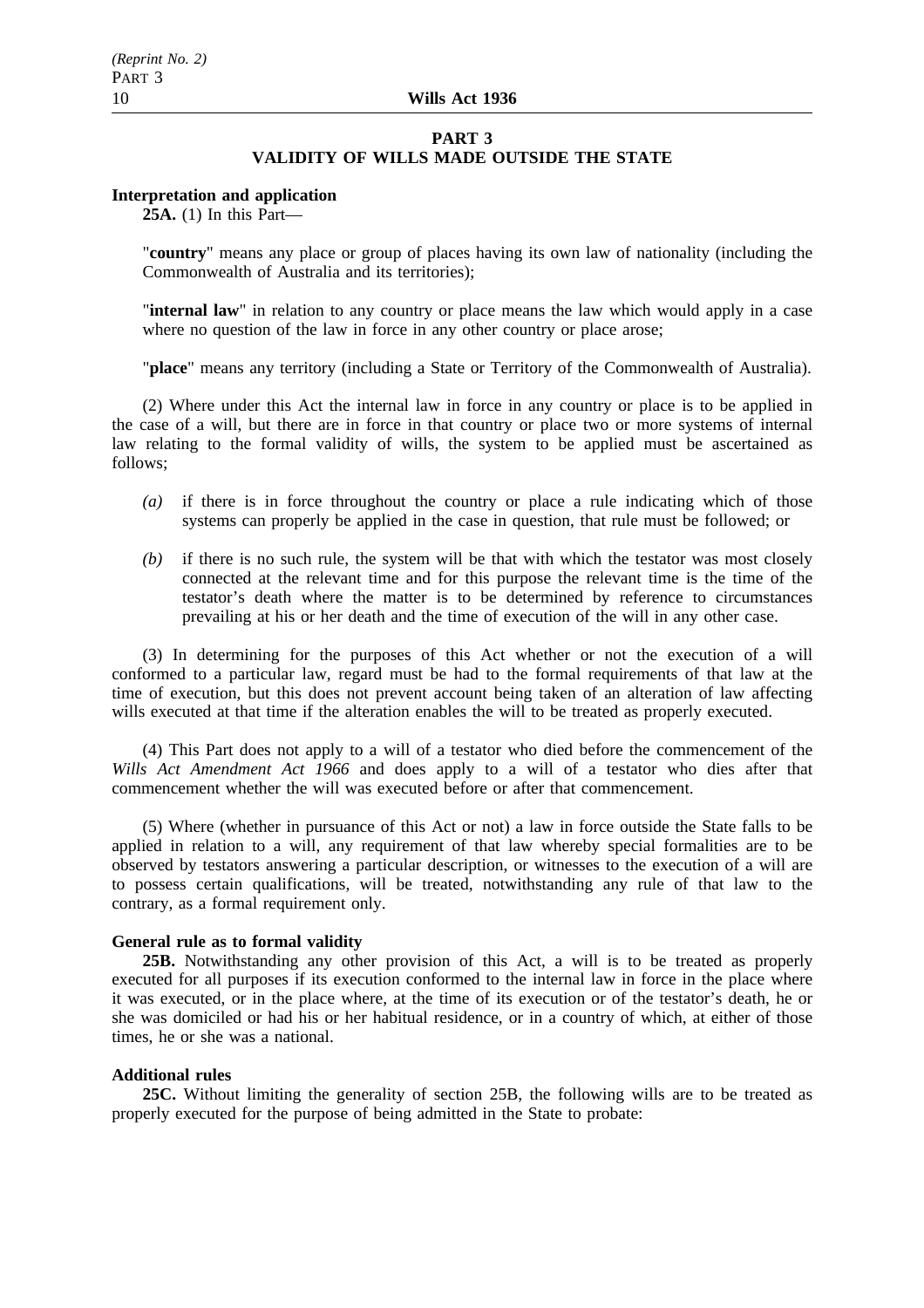- *(a)* a will executed on board a vessel or aircraft of any description, if the execution of the will conformed to the internal law in force in the place with which, having regard to its registration (if any) and other relevant circumstances, the vessel or aircraft may be taken to have been most closely connected;
- *(b)* a will so far as it disposes of immovable property if its execution conformed to the internal law in force in the country or place where the property was situated;
- *(c)* a will so far as it revokes a will which under this Act would be treated as properly executed or revokes a provision which under this Act would be treated as comprised in a properly executed will if the execution of the later will conformed to any law by reference to which the revoked will or provision would be so treated;
- *(d)* a will so far as it exercises a power or appointment if the execution of the will conformed to the law governing the essential validity of the power.

\*\*\*\*\*\*\*\*\*\*

## **Validity of statutory wills made outside the State**

**25D.** (1) A statutory will made according to the law of the place where the deceased was resident at the time of execution will be regarded as a valid will of the deceased.

(2) In this section—

"**statutory will**" means a will executed by virtue of a statutory provision on behalf of a person who, at the time of execution, lacked testamentary capacity.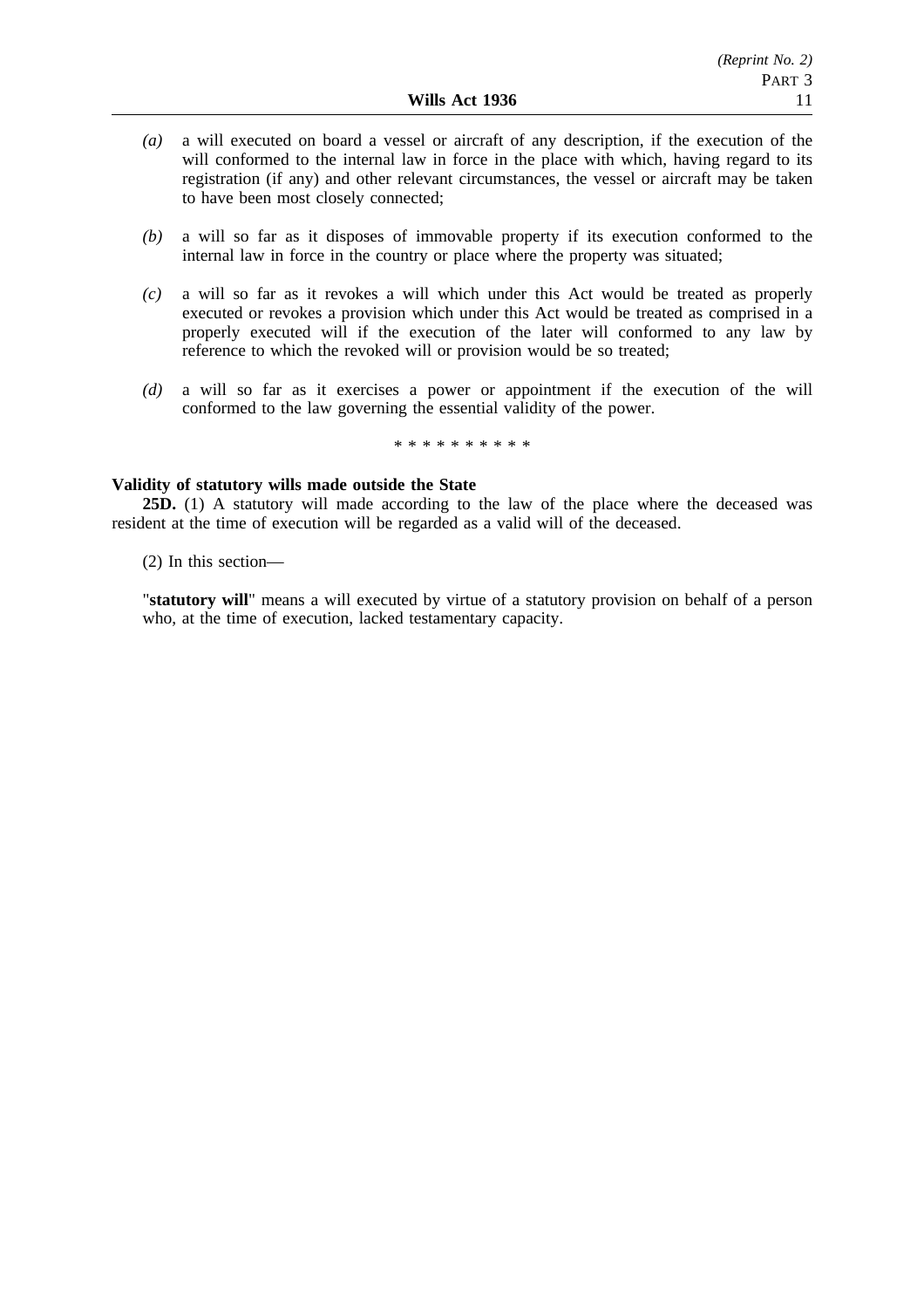#### **PART 4 CONSTRUCTION OF WILLS**

## **When a devise not to be rendered inoperative, etc.**

**26.** No conveyance or other act made or done subsequently to the execution of a will of or relating to any real or personal estate comprised in the will except an act by which the will is revoked as aforesaid prevents the operation of the will with respect to such estate or interest in that real or personal estate as the testator had power to dispose of by will at the time of his or her death.

#### **A will to speak from the death of the testator**

**27.** Every will is to be construed with reference to the real estate and personal estate comprised in it to speak and take effect as if it had been executed immediately before the death of the testator unless a contrary intention appears by the will.

## **What a residuary devise includes**

**28.** Unless a contrary intention appears by the will, any real estate or interest in real estate comprised or intended to be comprised in any devise in a will, which devise fails or is void by reason of the death of the devisee in the lifetime of the testator or by reason of the devise being contrary to law or otherwise incapable of taking effect, will be included in the residuary devise (if any) contained in the will.

## **What estates a general devise includes**

**29.** A devise of the land of the testator or of the land of the testator in any place or in the occupation of any person mentioned in his or her will or otherwise described in a general manner, and any other general devise which would describe a leasehold estate if the testator had no freehold estate which could be described by it, is to be construed to include the leasehold estates of the testator or his or her leasehold estates or any of them to which such description extends, as the case may be, as well as freehold estates, unless a contrary intention appears by the will.

## **What property subject to a power of appointment a general gift includes**

**30.** (1) A general devise of the real estate of the testator in any place or in the occupation of any person mentioned in the testator's will or otherwise described in a general manner is to be construed to include any real estate or any real estate to which the description extends (as the case may be) which the testator has power to appoint in any manner he or she may think proper and operates as an execution of that power unless a contrary intention appears by the will.

(2) In like manner a bequest of the personal estate of the testator or any bequest of personal property described in a general manner is to be construed to include any personal estate or any personal estate to which the description extends (as the case may be) which the testator has power to appoint in any manner he or she may think proper and operates as an execution of that power unless a contrary intention appears by the will.

## **How a devise without words of limitation is to be construed**

**31.** Where any real estate is devised to any person without any words of limitation, that devise is to be construed to pass the whole estate or interest (whether the fee simple or any other estate or interest), which the testator had power to dispose of by will in that real estate unless a contrary intention appears by the will.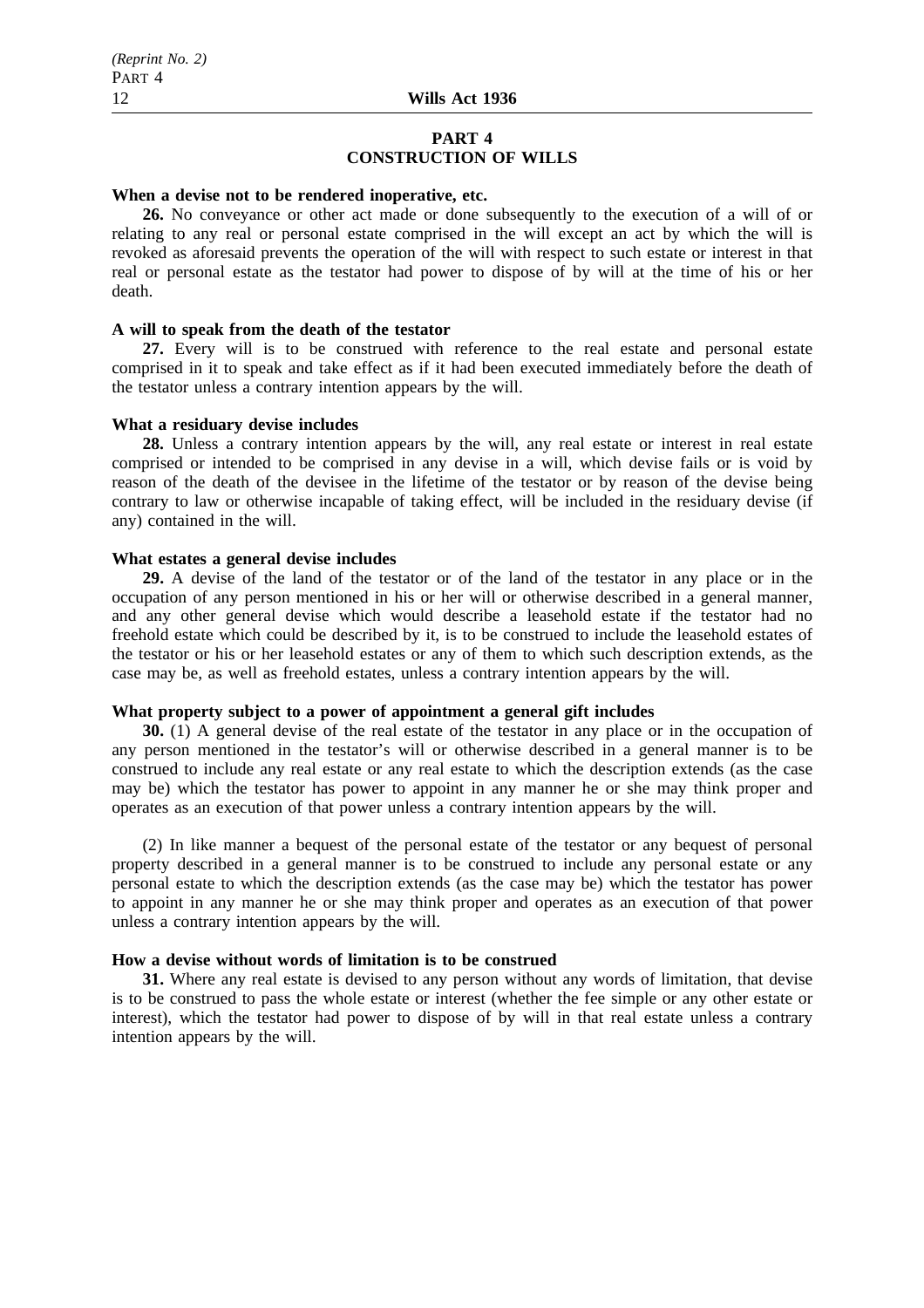#### **How the words "die without issue" or "die without leaving issue" are to be construed**

**32.** (1) In any devise or bequest of real or personal estate the words "die without issue" or "die without leaving issue" or "have no issue" or any other words which may import either a want or failure of issue of any person in his or her lifetime or at the time of his or her death, or an indefinite failure of his or her issue are to be construed to mean a want or failure of issue in the lifetime or at the time of death of that person and not an indefinite failure of his or her issue unless a contrary intention appears by the will by reason of that person having a prior estate tail or of a preceding gift being without any implication arising from such words a limitation of an estate tail to that person or issue or otherwise.

(2) This section does not extend to cases where the words mentioned in subsection (1) import if no issue described in a preceding gift is born or if there is no issue who lives to attain the age or otherwise answer the description required for obtaining a vested estate by a preceding gift to such issue.

#### **No devise to trustees or executors, etc., operates to pass a chattel interest**

**33.** Where any real estate is devised to any trustee or executor that devise is to be construed to pass the whole estate or interest (whether the fee simple or any other estate or interest), which the testator had power to dispose of by will in that real estate unless a definite term of years absolute or determinable or an estate of freehold is thereby given to him or her expressly or by implication.

## **Trustees under an unlimited devise, etc., to take the fee**

**34.** Where any real estate is devised to a trustee without any express limitation of the estate to be taken by the trustee and the beneficial interest in the real estate or in the surplus rents and profits of the real estate is not given to any person for life or that beneficial interest is given to any person for life but the purposes of the trust may continue beyond the life of that person, that devise is to be construed to vest in the trustee the whole legal estate (whether the fee simple or any other estate) which the testator had power to dispose of by will in that real estate and not an estate determinable when the purposes of the trust are satisfied.

#### **Devises of estates tail do not lapse**

**35.** Where any person to whom any real estate is devised for an estate tail or an estate in quasi entail, dies in the lifetime of the testator leaving issue who would be heritable under the entail and any such issue are living at the time of the death of the testator, the devise does not lapse but takes effect as if the death of that person had happened immediately after the death of the testator unless a contrary intention appears by the will.

#### **Gifts to children or other issue who leave issue living at the testator's death do not lapse**

**36.** Where any person being a child or other issue of the testator to whom any real or personal estate is devised or bequeathed for any estate or interest not determinable at or before the death of that person dies in the lifetime of the testator leaving issue and any such issue of that person is living at the time of the death of the testator, the devise or bequest does not lapse, but takes effect as if the death of that person had happened immediately after the death of the testator unless a contrary intention appears by the will.

#### **Validity of certain wills**

**37.** Nothing in section 13, 14 or 23 invalidates any will or other testamentary instrument as regards personal estate which would have been valid if those sections had not been passed, except as that will or other testamentary instrument may be revoked or altered by any subsequent will or testamentary instrument made valid by those sections.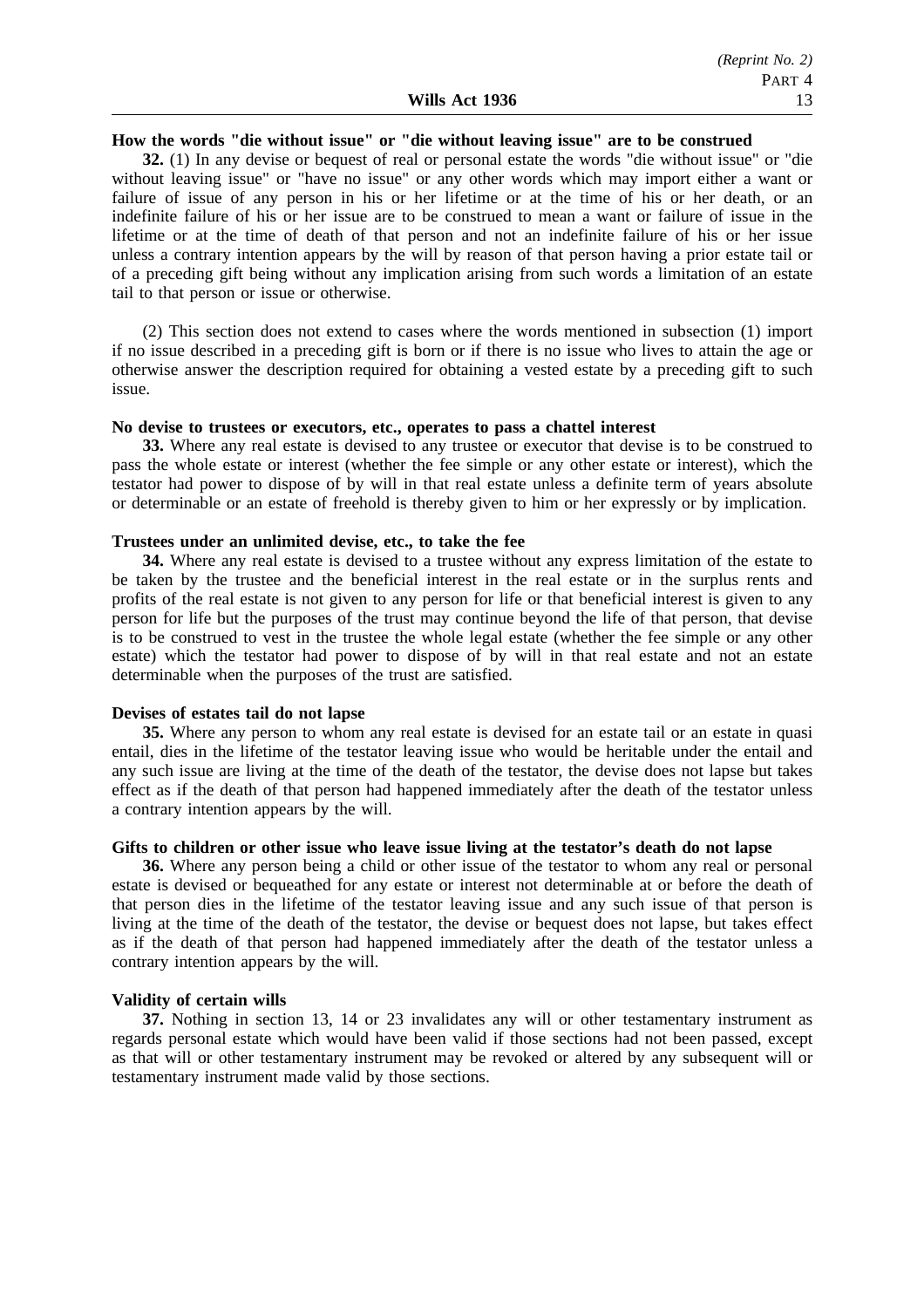# **References to valuations made or accepted for succession duty purposes, etc., to be construed, where appropriate, as references to valuations made by competent valuers**

**38.** Where a will refers expressly or by implication to a valuation made or accepted for the purpose of assessing succession duty or any other form of death duty, that reference is, if the valuation contemplated by the reference is not required under the law of this State or of any other place, to be construed as if it were a reference to a valuation made by a competent valuer.